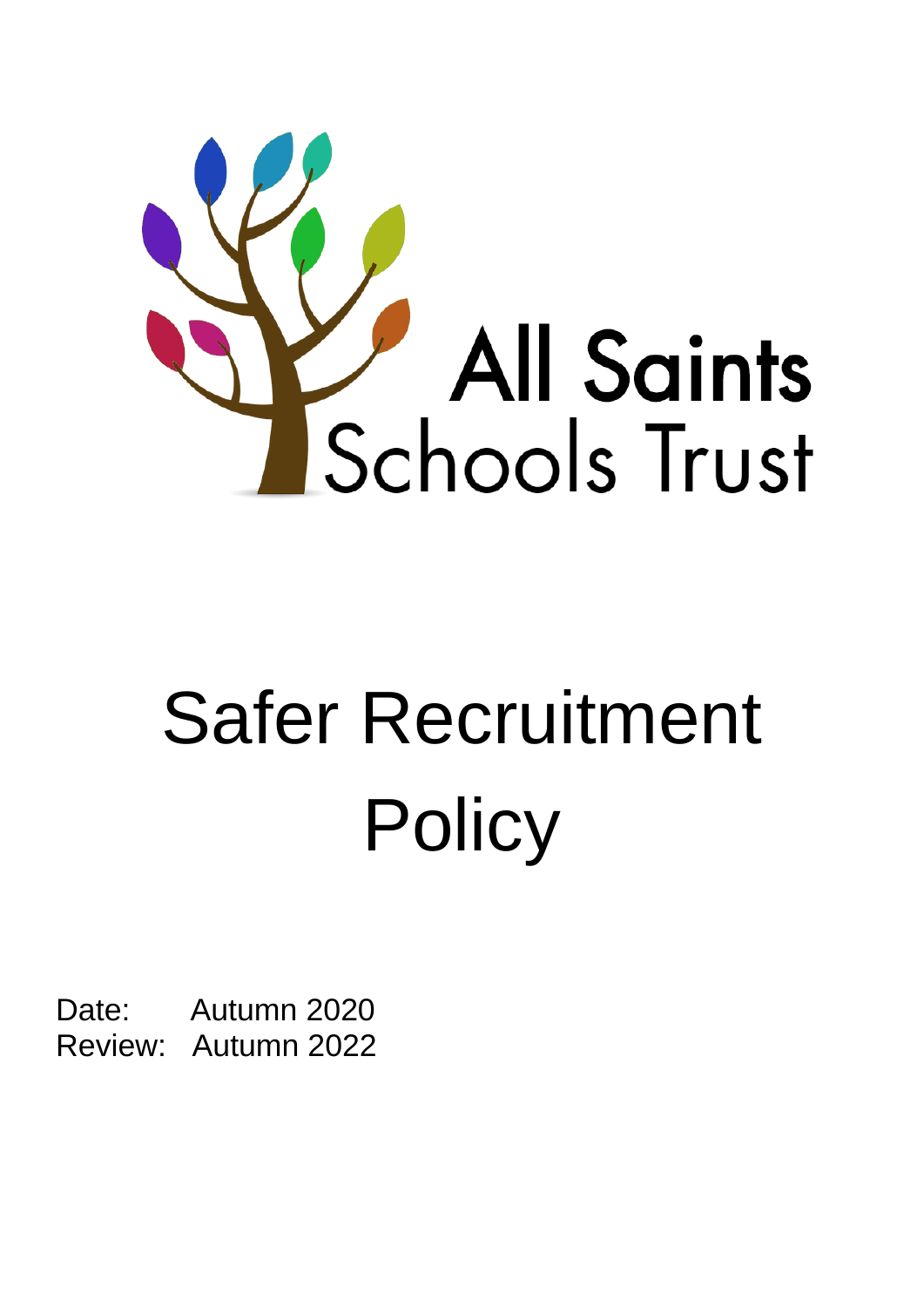# **Safer Recruitment Policy**

The Safer Recruitment initiative is an essential part of Safeguarding, allowing the school's Leadership Team to:

- identify the key features of staff recruitment that help deter or prevent the appointment of unsuitable people;
- consider policies and practices that minimise opportunities for abuse or ensure its prompt reporting;
- help us to review our policies and practices with a view to making them safer.

The latest government guidance emphasises that all organisations that work with children share a commitment to safeguard and promote their welfare and that all organisations that provide services or work with children should:

- have a Leadership Team that is committed to children's well-being and safety;
- be clear about people's responsibilities to safeguard and promote children's welfare;
- have effective recruitment and human resources procedures, including checking all new staff and volunteers to make sure they are safe to work with children and young people;
- have procedures for dealing with allegations of abuse against members of staff and volunteers;
- make sure that staff receive training that helps them to do their job efficiently;
- have procedures about how to safeguard and promote the welfare of young people.

The All Saints Schools Trust is committed to safeguarding and promoting the welfare of children and young people and expects all staff and volunteers to share this commitment. In order to ensure this, our recruitment and selection policy is in accordance with both local and national guidance.

#### Safer Recruitment Practice and Procedures

The statement about the commitment of the schools in the Trust commitment to Safeguarding will be included in;

- publicity material.
- recruitment on the school website.
- advertisements.
- candidate information packs.
- person specifications.
- job descriptions.

# Planning and Advertising

The All Saints Schools Trust will ensure that:

- All recruitment exercises will be carefully planned.
- The qualities, qualifications and experiences needed for each post will be carefully determined at the beginning of the recruitment process.
- Responsibilities for each recruitment exercise will be assigned to the appropriate people.
- Sufficient time will be allocated to each stage of the process to ensure that safeguards are not overlooked.

The recruitment pack will contain:

- The application form and explanatory note.
- A job description.
- Information on the school.
- Guidance for the candidates.
- The degree of responsibility for children (including applications for support staff).
- A statement about the school's commitment to safeguarding and promoting the welfare of children including the need for DBS checks.
- Details of the post and salary.
- Details of qualifications required.
- Safeguarding Policy statement.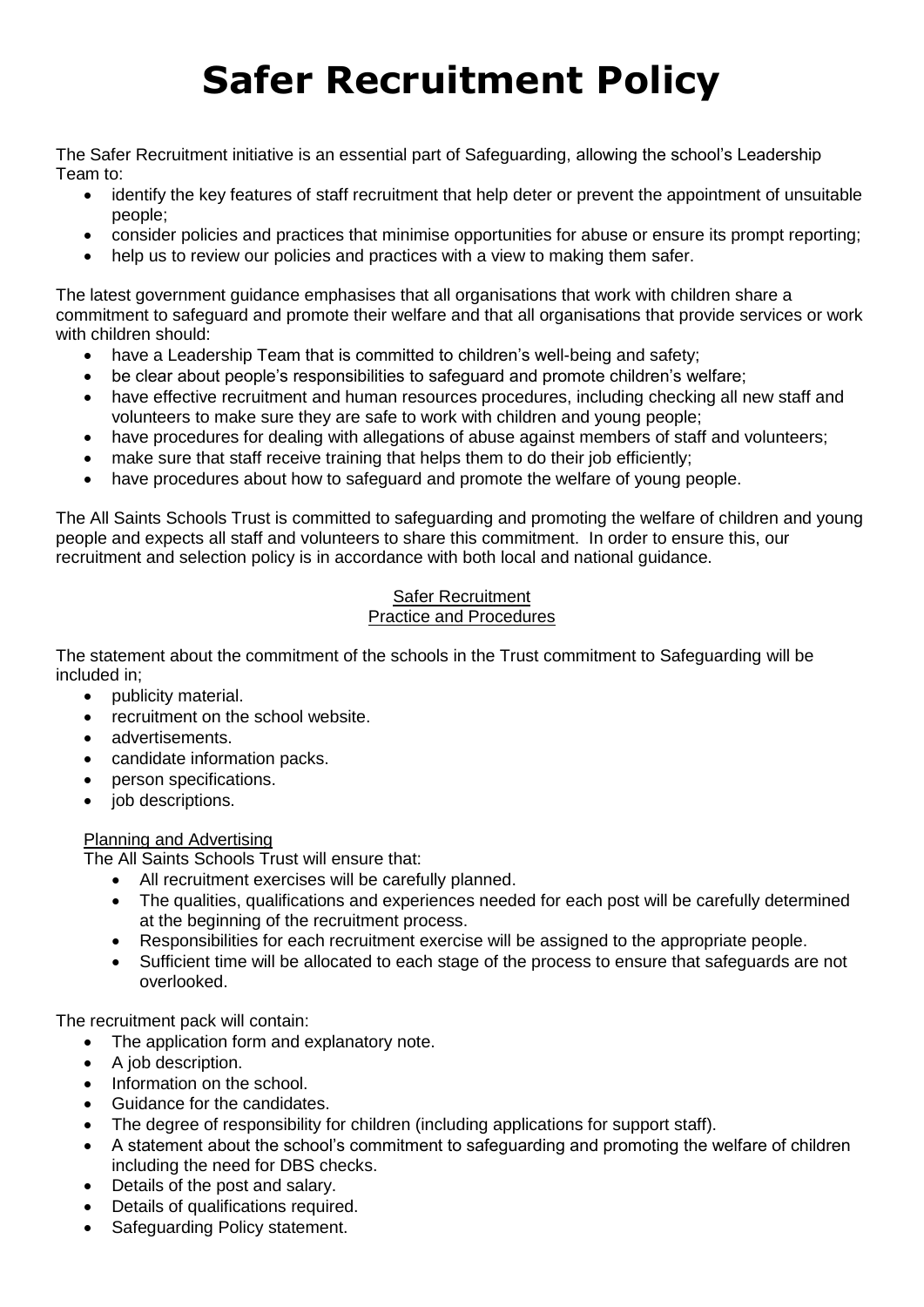Statement of terms and conditions relating to the post.

### Application form

- All applicants MUST complete the official application form.
- CVs will NOT be accepted in place of the application form.
- All applicants will be expected to provide:
	- i. Full details of names, former names, current address, NI number.
	- ii. Statement of academic/vocational qualifications.
	- iii. FULL history, in chronological order of education and employment.
	- iv. Declaration of interest.
	- v. Details of referees.
	- vi. One referee MUST be the current or most recent employer, where possible.
	- vii. Statement that the post is exempt from the Rehabilitation of Offenders Act 1974.
	- viii. A signed statement that the applicant is not on List 99.
	- ix. A signed statement that the applicant is not subject to sanctions imposed by the GTC.
	- x. Proof that they have no convictions or cautions. (If they do, details should be included in a sealed envelope).

Applicants for a teaching post must provide details of:

- i. DfE reference number.
- ii. QTS status.

#### Job Descriptions

Job descriptions will clearly state:

- The main duties and responsibilities of the post.
- The individual's responsibilities for promoting and safeguarding the welfare of children.

#### Person Specification

The person specification will clearly state:

- Qualifications and experiences needed.
- Competences required.
- Qualities for a successful candidate.
- An explanation of how these requirements will be tested during the selection process.

# Short-listing

- All applications will be scrutinised.
- Any gap will be noted.
- Incomplete application forms will be returned to the candidates for completion.
- Any gaps or repeated changes in employment will be investigated.
- All candidates will be assessed equally.
- Short listing will be a transparent process.

# References

- All references will be sought directly from the referee.
- No open references or testimonials will be accepted. Any received will be destroyed.
- References will be sought for all applicants short-listed for interview.
- References will be sought for ALL internal applicants.
- Candidates unwilling to agree to references from current employees will not normally be interviewed.
- NO candidate successful at interview will be appointed unless satisfactory references have been received by the school.
- References will be a combination of narrative and evaluation form. The request will include the need for details of:
	- i. Applicants current post and salary.
	- ii. Performance record.
	- iii. Absence due to ill health.
	- iv. Current disciplinary record.
	- v. Details of any allegations which relate to the safety of children.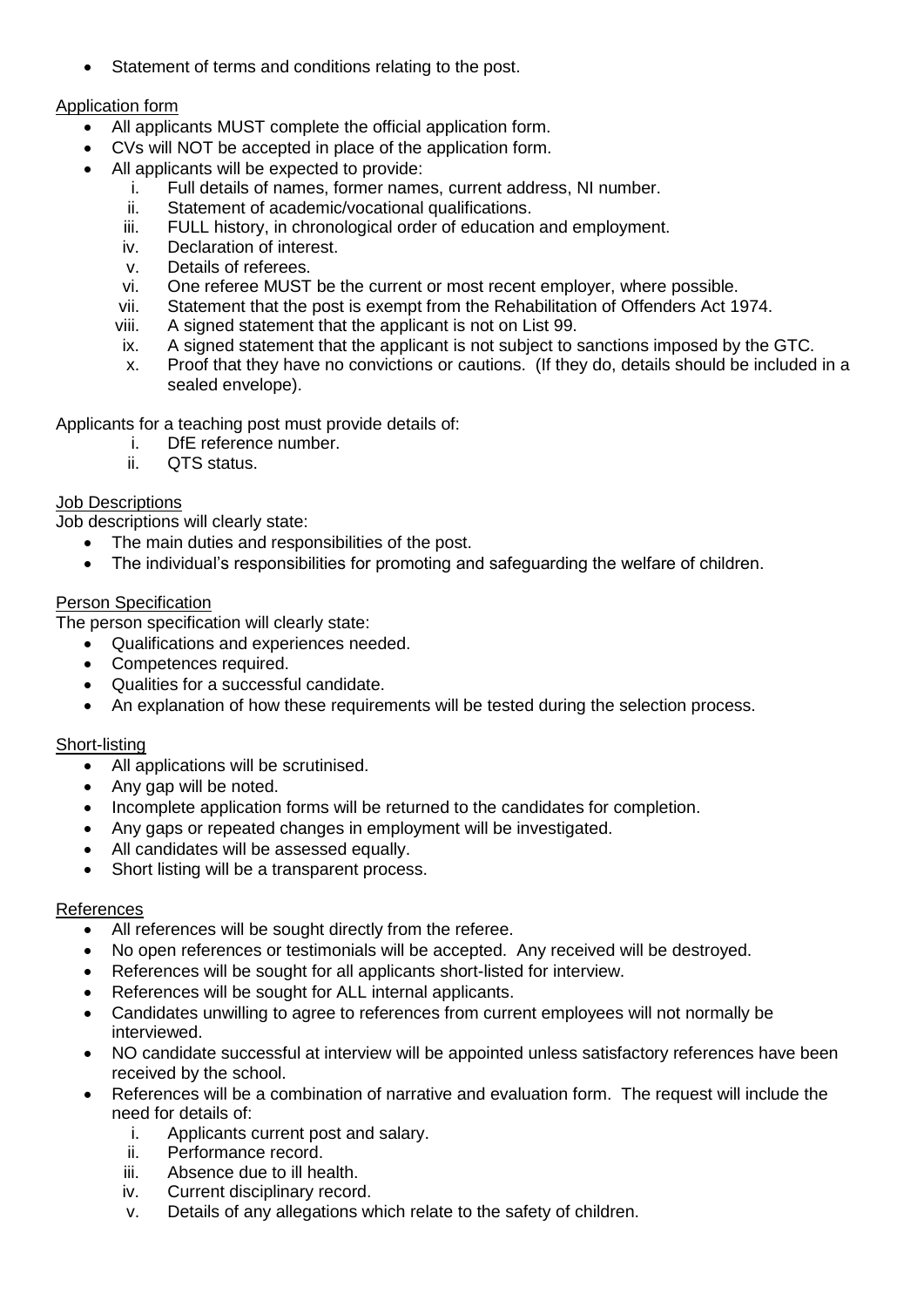In the event that the reference appears vague or is incomplete, then the Headteacher will contact the referee for confirmation of details. A written note of the conversation will be made and in certain cases a written confirmation will be requested from the referee.

#### Invitation to Interview

Candidates will be provided with:

- A letter of confirmation of interview.
- A timetable of the interview day including details of the interview panel members.
- Further copy of person specification.
- Details of any tasks needed as part of the process e.g. teaching.
- The opportunity to discuss the process further prior to interview.

Candidates will be asked to bring the following with them to interview:

- Current driving licence and passport.
- Full birth certificate.
- Utility bill.
- ALL original examination certificates.
- Where appropriate, change of name documentation (marriage certificate).
- A copy of all documentation will be kept for the personnel file.
- Only in exceptional cases will the interview panel consist of the Headteacher.
- Normally interview panels will consist of at least THREE people.
- At least one member of the panel will have completed the training provided by the NCSL.
- At least one member of the panel should be a governor of the school.

#### The Interview

The panel will meet prior to the interview to:

- Consider issues to explore with the candidate and who will lead that element of the questioning.
- Agree the assessment criteria.
- Take the opportunity to review application forms and references.
- During the interview there will be set questions although supplementary questions can be asked by any member of the panel. The panel will assess the suitability of candidates for the post with special reference to working with children and young people, and safeguarding children in their care.
- At least one member of the interviewing panel will have Safer Recruitment Training

#### Pre-appointment Checks

All successful applicants are required:

- Provide proof of identity.
- Provide proof of eligibility to live and work in the UK.
- Complete a DBS check and receive satisfactory clearance.
- Prohibition checks for all teaching staff.
- Childcare disqualifications check, for all staff.
- Provide actual certificates of qualifications.
- Status: QTS, HCPC, disqualification from Early Years/ Childcare register.
- Complete a confidential pre-employment health questionnaire

Individuals will not commence a new role until all pre-employment/safer recruitment checks are satisfactorily completed.

#### Terms and Conditions of Employment

The successful candidate will be sent:

- A letter offering them the job.
- A contract with of the terms and conditions of employment.
- The successful candidate will sign and return the contract accepting the job and its conditions.